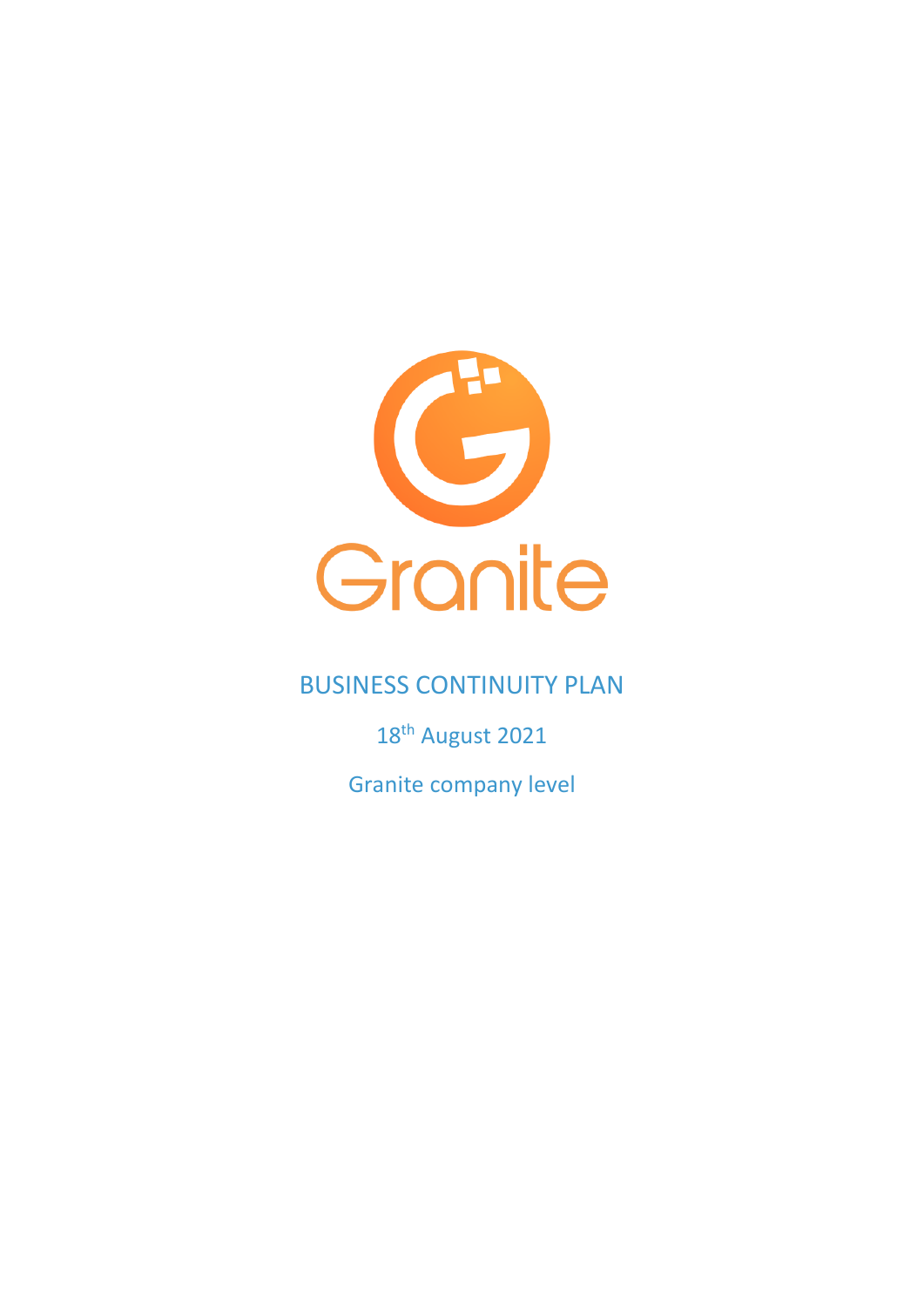

### 1. Overview

Granite's business continuity plan describes how to maintain corporate business continuity in the event of a business disruption. The main purpose is Granite's continuous operability and smooth, functional, reliable, secure and available services to all customers.

Guaranteeing the smooth course of business operations and the customers' trust in Granite's ability to deliver the agreed-upon services is the key element for us.

This business continuity plan outlines the aims and means how to make sure customers face minimum harm in the case of disruption or any other incident affecting to Granite's businesses.

Granite's offering and operations are built on modern platforms so there are only a limited number of situations, which could stop the service production. Granite's solution is typically not one of the most availability critical for customers so from that perspective short service downtime will not normally cause any major harm.

# 2. Definitions

Business continuity failure means that Granite is not able to either partially or fully operate and deliver services to customers. In each customer agreement is defined response times and service level. These definitions are based on Granite's business culture and Service Level Agreements (SLA) made with service providers and subcontractors.

Main business continuity threats to Granite are:

- IT failure
- Network failure
- Information security incidents
- Electricity cut down
- Several key persons unable to work
- Office cannot be reached

## 3. Scope and objectives

This business continuity plan concerns all of Granite's operations, i.e. all the different areas of business and services. This plan is observed in terms of applicable parts between Granite and its service providers and subcontractors.

The aim is to make Granite prepared if any business continuity issues are about to rise. This business continuity plan forms the basis for this issue and together with Granite's Information Security Policy and Information Security And Privacy Description they form the body how Granite is prepared on possible disruptions facing the company.

Recovery time objective (RTO) is two days in case of major disruption or disaster. Recovery point objective (RPO) is one day.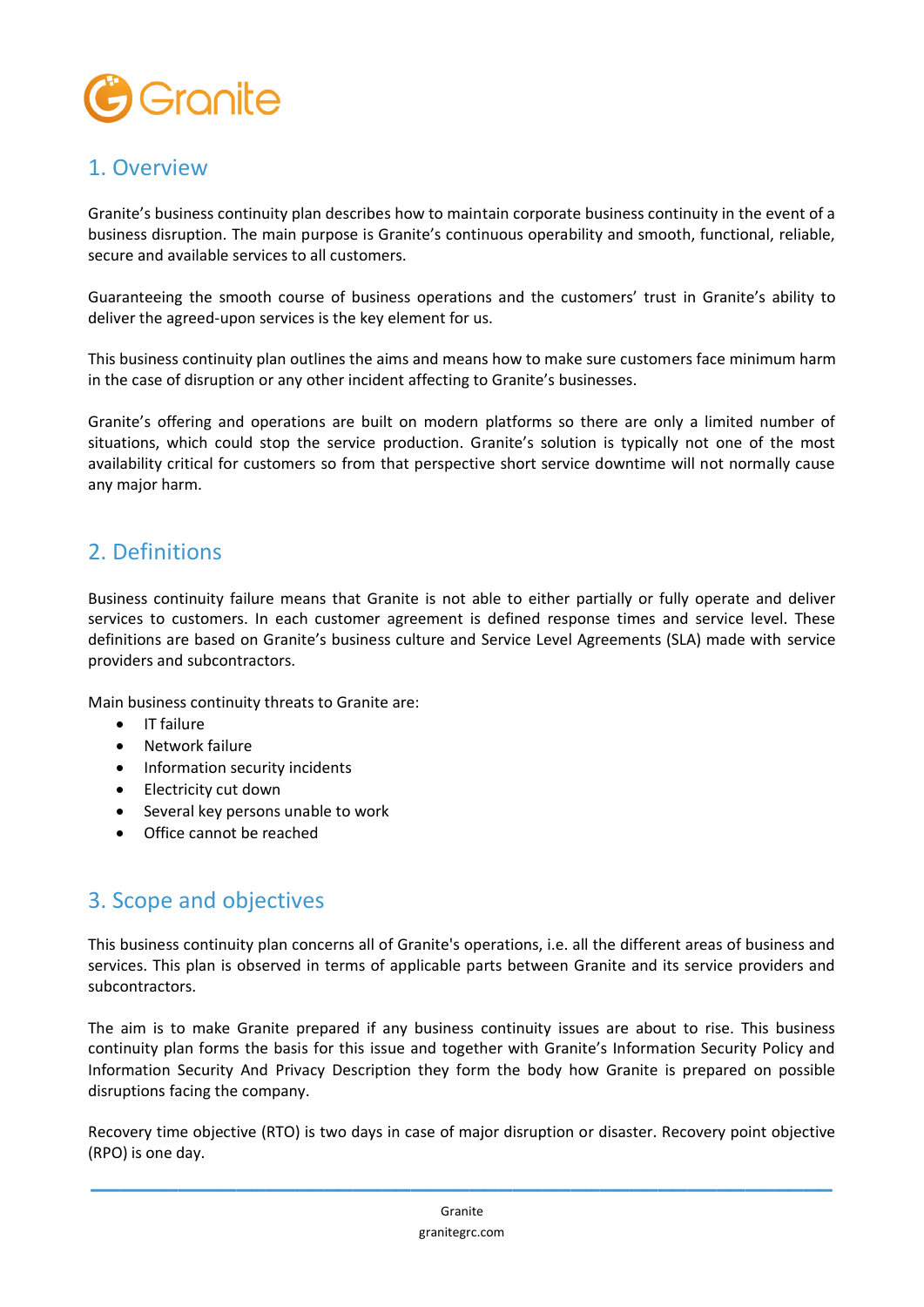

In addition, the aim is to achieve the level of business continuity readiness, which meets industry standards and the requirements of the customers.

# 4. Organization and responsibilities

Granite's CEO is the highest party making decisions on business continuity issues. The CEO will approve the business continuity plan and the amendments made to it. Plan is reviewed annually by CEO and reported to the Board of Directors.

The CEO is responsible for coordinating business continuity and may allocate responsibility for parts of the whole to other members of Granite personnel. The Security Team described in the Risk Management Policy is responsible for processing deviations related to business continuity and the necessary procedures. There will be always at least two persons processing and investigating deviations.

Each employee is responsible for business continuity for their own part by operating in accordance with the training and guidelines provided. Each employee is responsible for reporting problems and deviations related to business continuity to the CEO or Security Team.

# 5. Implementation methods and principles

### **IT failure**

- Server hosting service is out of business
	- $\circ$  Granite has agreements with two separate server hosting/data center service providers, which can take over if the other is out of service.
	- $\circ$  Centers are located in different physical locations, which also mean totally separate power supply, data connection networks, etc.
- Server problems and breakage
	- o Virtualized and doubled environments secure service availability in server break situations.
	- o Server level disaster recovery is tested annually by Granite in co-operation with the datacenter Service Provider(s).
- Database corruption
	- o Active database backup and restore procedures are tested and verified annually.

### **Network failure**

- Long lasting operator/ data connection problems
	- o Granite solution offering is based on internet connection. With servers running, nothing else is needed. There are normally several suppliers offering network connections so in case of one operator is out of business other options are available.
	- o Granite's data center service providers have multiple operator connections in their data centers, so they are not dependent on one operator.
	- o All Granite's employees have possibility to work remotely with necessary equipment.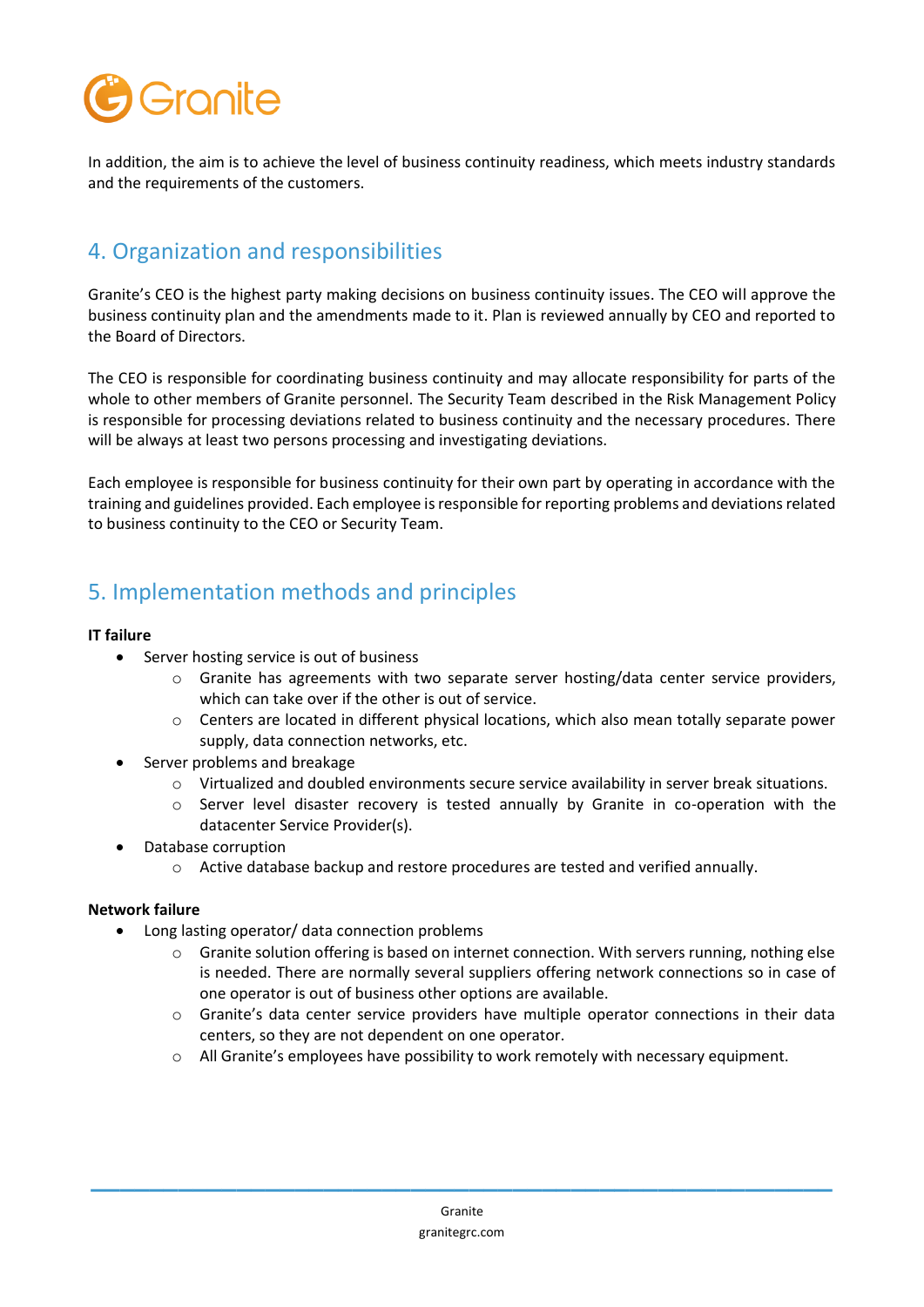

#### **Information security incidents**

- All Granite employees have guidelines how to act if they detect or suspect any kind of information security incident.
- Person who detects an incident will document the incident to incident management system and inform Granite's Security Team immediately. Security Team has responsibility on coordinating necessary actions.
- Granite has an information security insurance that provides professional services for incident response and investigation. This insurance will be utilized in the event of information security incident.
- After every incident, the need to update guidelines and policies is assessed based on risk assessment of the incident.
- There is a possibility to cut down access to service if there's a strong suspicion that the service is compromised and there's a possible data breach.
- Service providers offering server hosting and data center services to Granite have information security solutions in place to continuously monitor in- and out-going data traffic in their center. In the case of intrusion or attack they'll inform their customers immediately and start necessary actions. Granite acts accordingly towards own customers and starts own investigations and possible corrective actions.
- The National Cyber Security Centre Finland (NCSC-FI) will be informed by the Security Team and based on NCSC-FI instructions and recommendations additional actions shall be taken. NCSC-FI helps organizations to fight cyber-crime.

#### **Electricity cut down**

- In Finland and especially in major Finnish cities electricity network is almost 100% reliable and built in circles so that breakages and faulty components can be bypassed. Data centers have reserve power generators and UPSs to manage power cuts.
- All Granite's employees have possibility to work remotely with necessary equipment, working is not place dependent.

#### **Key persons unable to work**

- Competencies and capabilities in Granite are spread so that all roles and tasks can be operated by more than one person.
- With continuous training and personnel development will be made sure that organization stays all the time operational from competence perspective.

### **Office cannot be reached**

- All Granite's employees have possibility to work remotely with necessary equipment, working is not place dependent.
- If temporary office premises are needed both in Tampere and Helsinki areas there are operators who rent short-term office space. Moving office to another location takes one to two days.
- Premises owners/landlords arrange emergency exercises on a regular basis according to Rescue Department authorities' instructions and Granite takes part on them as obliged.